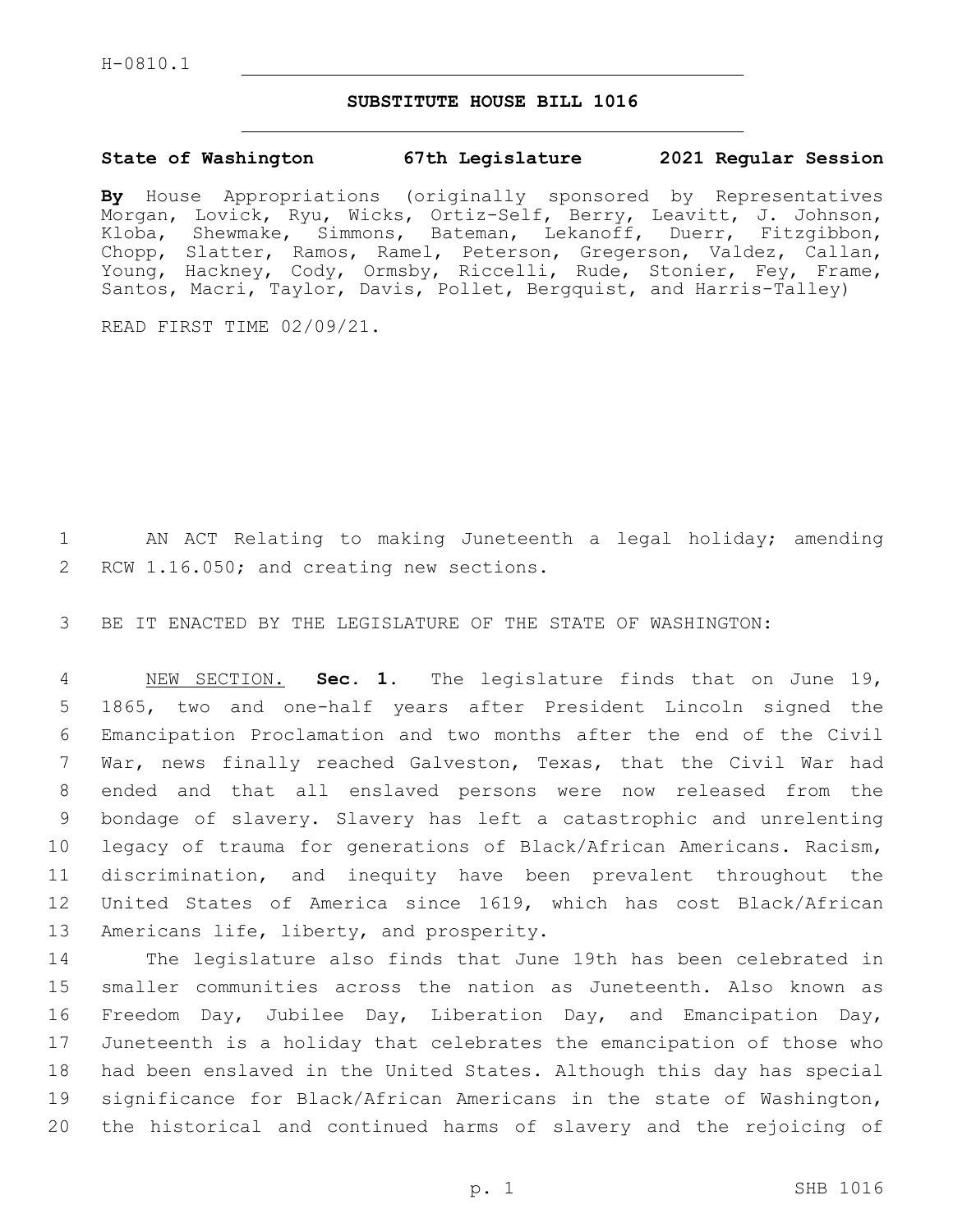1 the end of this atrocity should be acknowledged and celebrated by all 2 Washingtonians.

 The legislature intends to designate Juneteenth as a state legal holiday to celebrate the end of chattel slavery. The legislature encourages that this be a day to engage in fellowship with Black/ African Americans; revisit our solidarity and commitment to antiracism; educate ourselves about slave history; and continue having conversations that uplift every Washingtonian.

9 **Sec. 2.** RCW 1.16.050 and 2020 c 74 s 2 are each amended to read 10 as follows: 11 (1) The following are state legal holidays: 12 (a) Sunday; 13 (b) The first day of January, commonly called New Year's Day; 14 (c) The third Monday of January, celebrated as the anniversary of 15 the birth of Martin Luther King, Jr.; 16 (d) The third Monday of February, to be known as Presidents' Day 17 and celebrated as the anniversary of the births of Abraham Lincoln 18 and George Washington; 19 (e) The last Monday of May, commonly known as Memorial Day; 20 (f) The nineteenth day of June, recognized as Juneteenth, a day 21 of remembrance for the day the African slaves learned of their 22 freedom; 23 (g) The fourth day of July, the anniversary of the Declaration of 24 Independence; 25 ( $(\overline{+q})$ ) (h) The first Monday in September, to be known as Labor  $26$  Day; 27 (((h)) (i) The eleventh day of November, to be known as 28 Veterans' Day; 29  $((\overleftrightarrow{t}))(j)$  The fourth Thursday in November, to be known as 30 Thanksgiving Day; 31 ( $(\frac{1}{2})$ ) (k) The Friday immediately following the fourth Thursday 32 in November, to be known as Native American Heritage Day; and 33  $((\langle k \rangle)(1)$  The twenty-fifth day of December, commonly called 34 Christmas Day. 35 (2) Employees of the state and its political subdivisions, except 36 employees of school districts and except those nonclassified 37 employees of institutions of higher education who hold appointments 38 or are employed under contracts to perform services for periods of 39 less than twelve consecutive months, are entitled to one paid holiday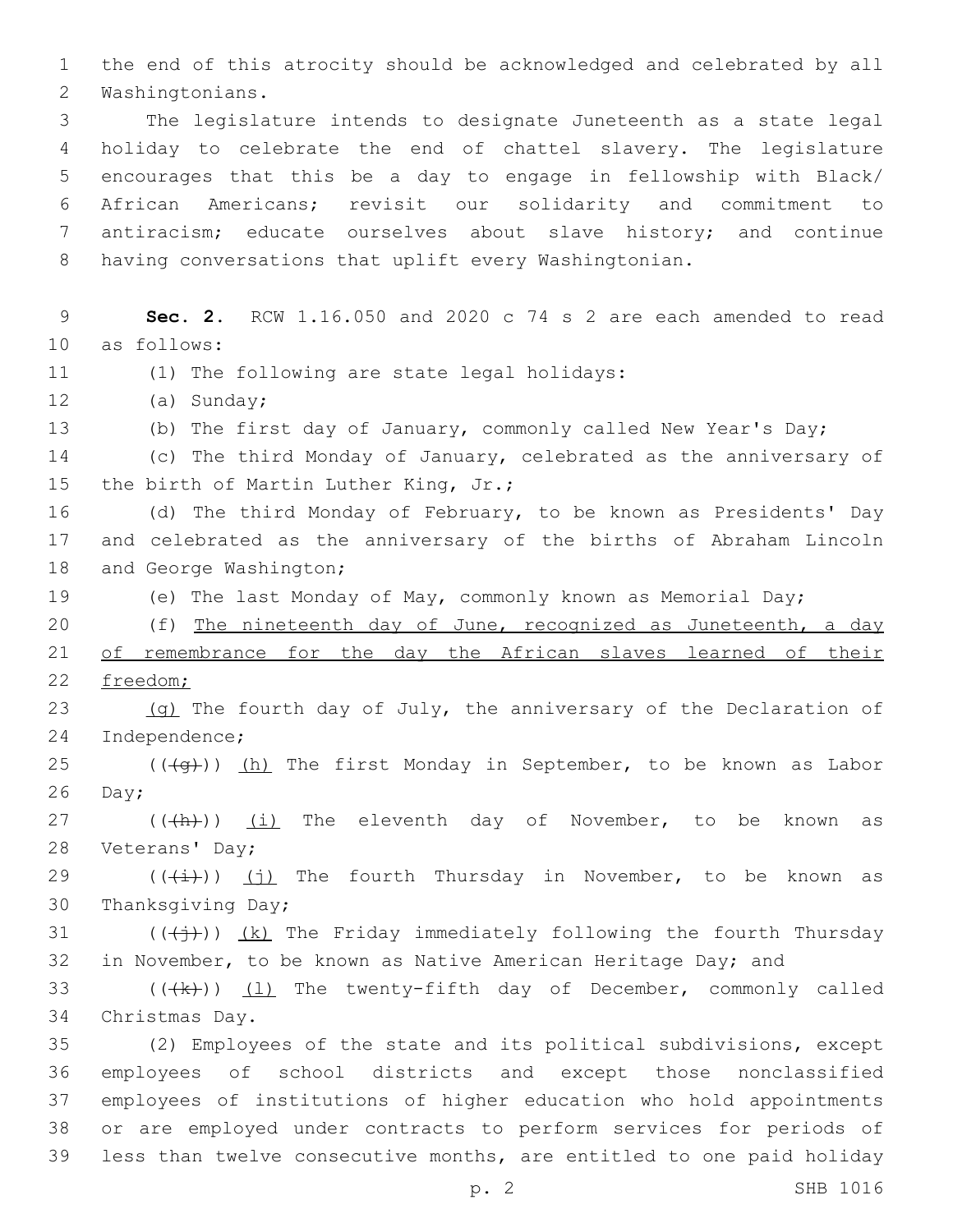per calendar year in addition to those specified in this section. Each employee of the state or its political subdivisions may select the day on which the employee desires to take the additional holiday provided for in this section after consultation with the employer pursuant to guidelines to be promulgated by rule of the appropriate personnel authority, or in the case of local government by ordinance 7 or resolution of the legislative authority.

 (3) Employees of the state and its political subdivisions, including employees of school districts and those nonclassified employees of institutions of higher education who hold appointments or are employed under contracts to perform services for periods of less than twelve consecutive months, are entitled to two unpaid holidays per calendar year for a reason of faith or conscience or an organized activity conducted under the auspices of a religious denomination, church, or religious organization. This includes employees of public institutions of higher education, including community colleges, technical colleges, and workforce training programs. The employee may select the days on which the employee desires to take the two unpaid holidays after consultation with the employer pursuant to guidelines to be promulgated by rule of the appropriate personnel authority, or in the case of local government by ordinance or resolution of the legislative authority. If an employee prefers to take the two unpaid holidays on specific days for a reason of faith or conscience, or an organized activity conducted under the auspices of a religious denomination, church, or religious organization, the employer must allow the employee to do so unless the employee's absence would impose an undue hardship on the employer or the employee is necessary to maintain public safety. Undue hardship shall have the meaning established in rule by the office of 30 financial management under RCW 43.41.109.

 (4) If any of the state legal holidays specified in this section are also federal legal holidays but observed on different dates, only the state legal holidays are recognized as a paid legal holiday for employees of the state and its political subdivisions. However, for port districts and the law enforcement and public transit employees of municipal corporations, either the federal or the state legal holiday is recognized as a paid legal holiday, but in no case may both holidays be recognized as a paid legal holiday for employees.

(5) Whenever any state legal holiday:39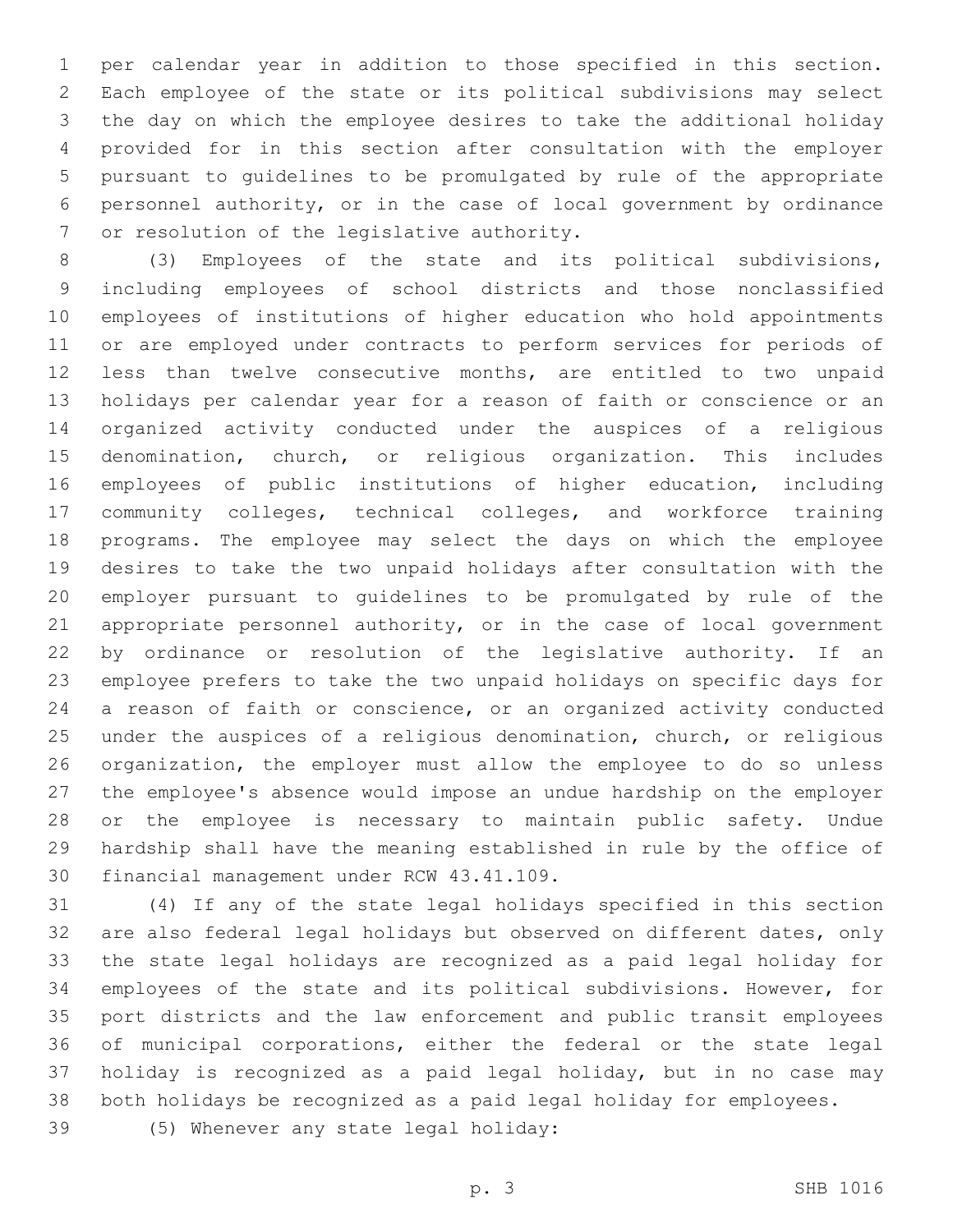1 (a) Other than Sunday, falls upon a Sunday, the following Monday 2 is the legal holiday; or

3 (b) Falls upon a Saturday, the preceding Friday is the legal holiday.4

 (6) Nothing in this section may be construed to have the effect of adding or deleting the number of paid holidays provided for in an agreement between employees and employers of political subdivisions of the state or as established by ordinance or resolution of the 9 local government legislative authority.

10 (7) The legislature declares that the following days are 11 recognized as provided in this subsection, but may not be considered 12 legal holidays for any purpose:

13 (a) The thirteenth day of January, recognized as Korean-American 14 day;

15 (b) The twelfth day of October, recognized as Columbus day;

16 (c) The ninth day of April, recognized as former prisoner of war 17 recognition day;

18 (d) The twenty-sixth day of January, recognized as Washington 19 army and air national quard day;

20 (e) The seventh day of August, recognized as purple heart 21 recipient recognition day;

22 (f) The second Sunday in October, recognized as Washington state 23 children's day;

24 (g) The sixteenth day of April, recognized as Mother Joseph day;

25 (h) The fourth day of September, recognized as Marcus Whitman  $26$  day;

27 (i) The seventh day of December, recognized as Pearl Harbor 28 remembrance day;

29 (j) The twenty-seventh day of July, recognized as national Korean 30 war veterans armistice day;

31 (k) The nineteenth day of February, recognized as civil liberties 32 day of remembrance;

33 (1) ((The nineteenth day of June, recognized as Juneteenth, a day 34 of remembrance for the day the slaves learned of their freedom;

35  $+m)$ ) The thirtieth day of March, recognized as welcome home 36 Vietnam veterans day;

37 ( $(\overline{+n})$ )  $(m)$  The eleventh day of January, recognized as human 38 trafficking awareness day;

39 (((+))) (n) The thirty-first day of March, recognized as Cesar 40 Chavez day;